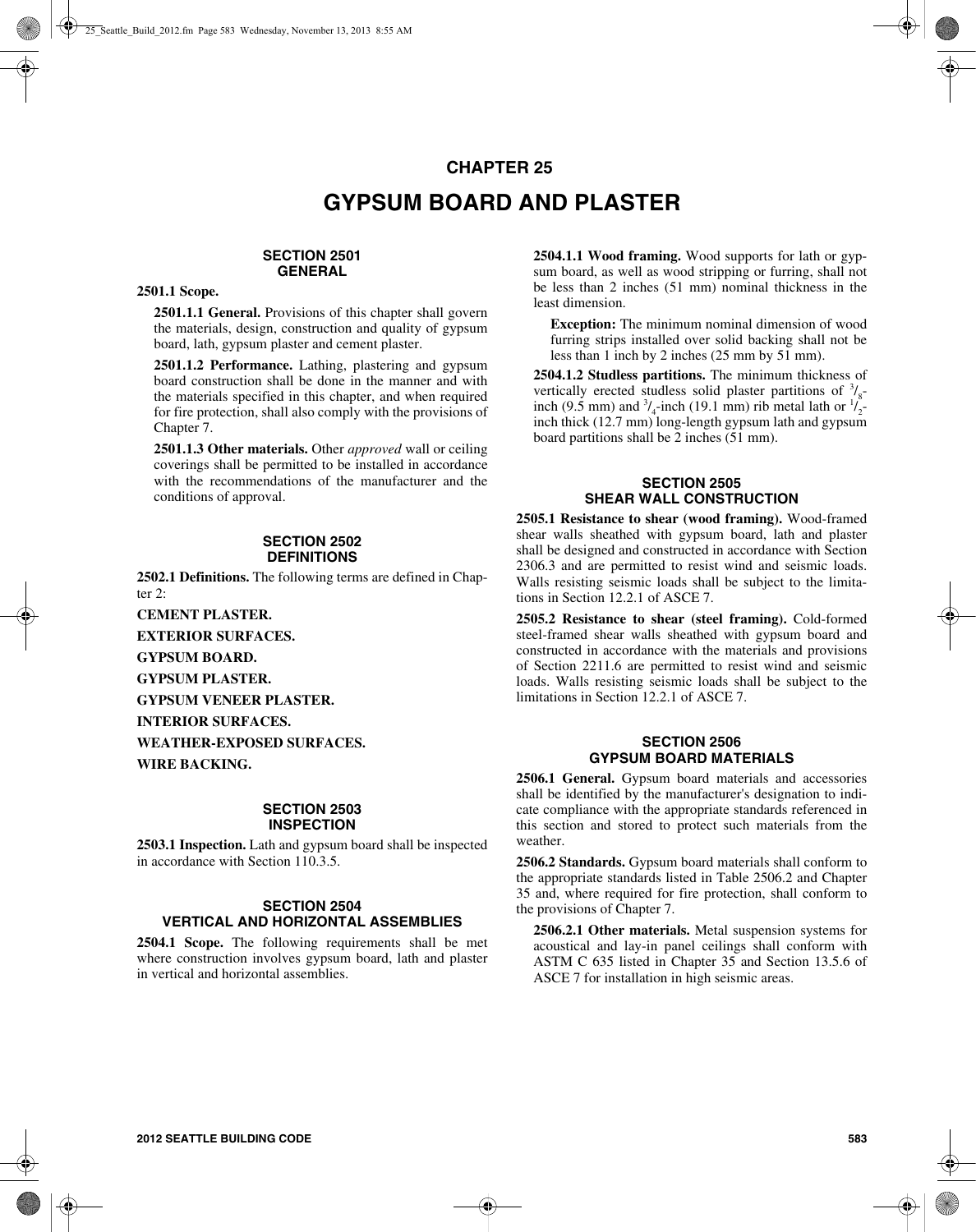| <b>MATERIAL</b>                          | <b>STANDARD</b>                       |
|------------------------------------------|---------------------------------------|
| Accessories for gypsum board             | <b>ASTM C 1047</b>                    |
| Adhesives for fastening gypsum wallboard | ASTM C 557                            |
| Elastomeric joint sealants               | ASTM C 920                            |
| Fiber-reinforced gypsum panels           | <b>ASTM C 1278</b>                    |
| Glass mat gypsum backing panel           | <b>ASTM C 1178</b>                    |
| Glass mat gypsum panel                   | ASTM C 1658                           |
| Glass mat gypsum substrate               | <b>ASTM C 1177</b>                    |
| Joint reinforcing tape and compound      | ASTM C 474; C 475                     |
| Nails FOR gypsum boards                  | ASTM C 514,<br>F 547, F 1667          |
| Steel screws                             | ASTM C 954; C 1002                    |
| Steel studs, load-bearing                | ASTM C 955                            |
| Steel studs, nonload-bearing             | ASTM C 645                            |
| Standard specification for gypsum board  | <b>ASTM C 1396</b>                    |
| Testing gypsum and gypsum products       | ASTM C 22; C 472;<br>C <sub>473</sub> |

**TABLE 2506.2 GYPSUM BOARD MATERIALS AND ACCESSORIES**

**TABLE 2507.2 LATH, PLASTERING MATERIALS AND ACCESSORIES**

| <b>MATERIAL</b>                                      | <b>STANDARD</b>                                       |  |
|------------------------------------------------------|-------------------------------------------------------|--|
| Accessories for gypsum veneer base                   | <b>ASTM C 1047</b>                                    |  |
| <b>Blended</b> cement                                | ASTM C 595                                            |  |
| Exterior plaster bonding compounds                   | ASTM C 932                                            |  |
| Gypsum casting and molding plaster                   | ASTM C 59                                             |  |
| Gypsum Keene's cement                                | ASTM C 61                                             |  |
| Gypsum plaster                                       | ASTM C.28                                             |  |
| Gypsum veneer plaster                                | ASTM C 587                                            |  |
| Interior bonding compounds, gypsum                   | ASTM C <sub>631</sub>                                 |  |
| Lime plasters                                        | ASTM C 5; C 206                                       |  |
| Masonry cement                                       | ASTM <sub>C</sub> 91                                  |  |
| Metal lath                                           | ASTM C 847                                            |  |
| Plaster aggregates<br>Sand<br>Perlite<br>Vermiculite | ASTM C 35; C 897<br>ASTM C <sub>35</sub><br>ASTM C 35 |  |
| Plastic cement                                       | <b>ASTM C 1328</b>                                    |  |
| Portland cement                                      | ASTM C <sub>150</sub>                                 |  |
| Steel screws                                         | ASTM C 1002; C 954                                    |  |
| Steel studs and track                                | ASTM C 645; C 955                                     |  |
| Welded wire lath                                     | ASTM C 933                                            |  |
| Woven wire plaster base                              | <b>ASTM C 1032</b>                                    |  |

## **SECTION 2507 LATHING AND PLASTERING**

**2507.1 General.** Lathing and plastering materials and accessories shall be marked by the manufacturer's designation to indicate compliance with the appropriate standards referenced in this section and stored in such a manner to protect them from the weather.

**2507.2 Standards.** Lathing and plastering materials shall conform to the standards listed in Table 2507.2 and Chapter 35 and, where required for fire protection, shall also conform to the provisions of Chapter 7.

## **SECTION 2508 GYPSUM CONSTRUCTION**

**2508.1 General.** Gypsum board and gypsum plaster construction shall be of the materials listed in Tables 2506.2 and 2507.2. These materials shall be assembled and installed in compliance with the appropriate standards listed in Tables 2508.1 and 2511.1.1, and Chapter 35.

**TABLE 2508.1 INSTALLATION OF GYPSUM CONSTRUCTION**

| <b>MATERIAL</b>                                      | <b>STANDARD</b>    |
|------------------------------------------------------|--------------------|
| Gypsum board                                         | GA-216; ASTM C 840 |
| Gypsum sheathing                                     | <b>ASTM C 1280</b> |
| Gypsum veneer base                                   | <b>ASTM C 844</b>  |
| Interior lathing and furring                         | ASTM C 841         |
| Steel framing for gypsum boards   ASTM C 754; C 1007 |                    |

**2508.2 Limitations.** Gypsum wallboard or gypsum plaster shall not be used in any exterior surface where such gypsum construction will be exposed directly to the weather. Gypsum wallboard shall not be used where there will be direct exposure to water or continuous high humidity conditions. Gypsum sheathing shall be installed on exterior surfaces in accordance with ASTM C 1280.

**2508.2.1 Weather protection.** Gypsum wallboard, gypsum lath or gypsum plaster shall not be installed until weather protection for the installation is provided.

**2508.3 Single-ply application.** Edges and ends of gypsum board shall occur on the framing members, except those edges and ends that are perpendicular to the framing members. Edges and ends of gypsum board shall be in moderate contact except in concealed spaces where fire-resistancerated construction, shear resistance or diaphragm action is not required.

**2508.3.1 Floating angles.** Fasteners at the top and bottom plates of vertical assemblies, or the edges and ends of horizontal assemblies perpendicular to supports, and at the wall line are permitted to be omitted except on shear resisting elements or fire-resistance-rated assemblies. Fasteners shall be applied in such a manner as not to fracture the face paper with the fastener head.

**2508.4 Joint treatment.** Gypsum board fire-resistance-rated assemblies shall have joints and fasteners treated.

**Exception:** Joint and fastener treatment need not be provided where any of the following conditions occur:

1. Where the gypsum board is to receive a decorative finish such as wood paneling, battens, acoustical finishes or any similar application that would be equivalent to joint treatment.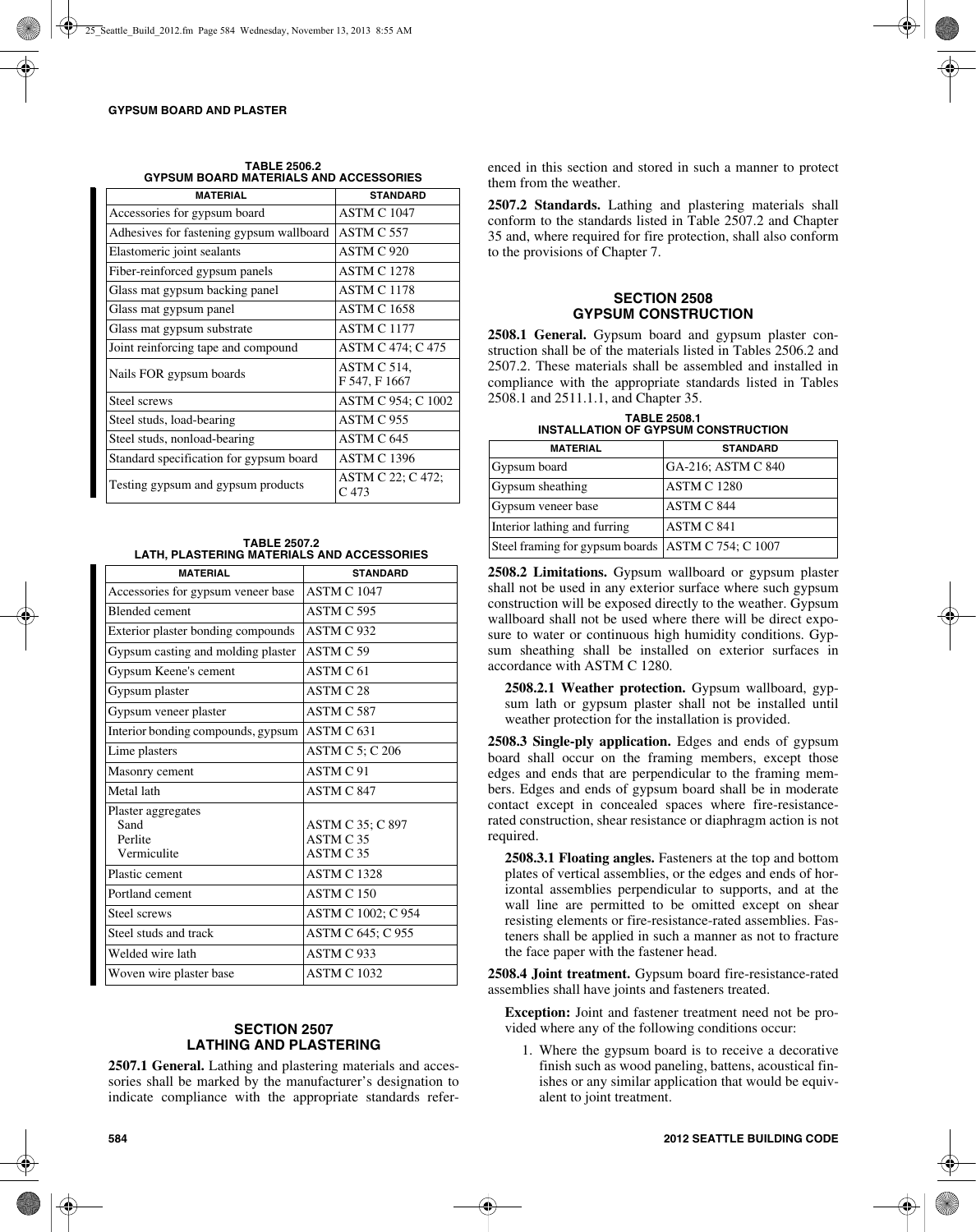- 2. On single-layer systems where joints occur over wood framing members.
- 3. Square edge or tongue-and-groove edge gypsum board (V-edge), gypsum backing board or gypsum sheathing.
- 4. On multilayer systems where the joints of adjacent layers are offset from one to another.
- 5. Assemblies tested without joint treatment.

**2508.5 Horizontal gypsum board diaphragm ceilings.** Gypsum board shall be permitted to be used on wood joists to create a horizontal diaphragm ceiling in accordance with Table 2508.5.

**2508.5.1 Diaphragm proportions.** The maximum allowable diaphragm proportions shall be  $1^1/2:1$  between shear resisting elements. Rotation or cantilever conditions shall not be permitted.

**2508.5.2 Installation.** Gypsum board used in a horizontal diaphragm ceiling shall be installed perpendicular to ceiling framing members. End joints of adjacent courses of gypsum board shall not occur on the same joist.

**2508.5.3 Blocking of perimeter edges.** All perimeter edges shall be blocked using a wood member not less than 2-inch by 6-inch (51 mm by 159 mm) nominal dimension. Blocking material shall be installed flat over the top plate of the wall to provide a nailing surface not less than 2 inches (51 mm) in width for the attachment of the gypsum board.

**2508.5.4 Fasteners.** Fasteners used for the attachment of gypsum board to a horizontal diaphragm ceiling shall be as defined in Table 2508.5. Fasteners shall be spaced not more than 7 inches (178 mm) on center (o.c.) at all supports, including perimeter blocking, and not more than  $\frac{3}{8}$ inch (9.5 mm) from the edges and ends of the gypsum board.

**2508.5.5 Lateral force restrictions.** Gypsum board shall not be used in diaphragm ceilings to resist lateral forces imposed by masonry or concrete construction.

#### **SECTION 2509 GYPSUM BOARD IN SHOWERS AND WATER CLOSETS**

**2509.1 Wet areas.** Showers and public toilet walls shall conform to Section 1210.2.

**2509.2 Base for tile.** Glass mat water-resistant gypsum backing panels, discrete nonasbestos fiber-cement interior substrate sheets or nonasbestos fiber-mat reinforced cementitious backer units in compliance with ASTM C 1178, C 1288 or C 1325 and installed in accordance with manufacturer recommendations shall be used as a base for wall tile in tub and shower areas and wall and ceiling panels in shower areas. Water-resistant gypsum backing board shall be used as a base for tile in water closet compartment walls when installed in accordance with GA-216 or ASTM C 840 and manufacturer recommendations. Regular gypsum wallboard is permitted under tile or wall panels in other wall and ceiling areas when installed in accordance with GA-216 or ASTM C 840.

**2509.3 Limitations.** Water-resistant gypsum backing board shall not be used in the following locations:

- 1. Over a vapor retarder in shower or bathtub compartments.
- 2. Where there will be direct exposure to water or in areas subject to continuous high humidity.
- 3. On ceilings where frame spacing exceeds 12 inches (305 mm) o.c. for  $\frac{1}{2}$ -inch thick (12.7 mm) water-resistant gypsum backing board and more than 16 inches (406 mm) o.c. for  $\frac{5}{8}$ -inch thick (15.9 mm) water-resistant gypsum backing board.

#### **SECTION 2510 LATHING AND FURRING FOR CEMENT PLASTER (STUCCO)**

**2510.1 General.** Exterior and interior cement plaster and lathing shall be done with the appropriate materials listed in Table 2507.2 and Chapter 35.

**2510.2 Weather protection.** Materials shall be stored in such a manner as to protect such materials from the weather.

| <b>MATERIAL</b> | <b>THICKNESS OF MATERIAL</b><br>(MINIMUM) (inches) | <b>SPACING OF FRAMING</b><br><b>MEMBERS (MAXIMUM)</b> | <b>SHEAR VALUE<sup>a, b</sup></b><br>(plf of ceiling) | <b>MIMIMUM FASTENER SIZE</b>                                                                                                       |
|-----------------|----------------------------------------------------|-------------------------------------------------------|-------------------------------------------------------|------------------------------------------------------------------------------------------------------------------------------------|
|                 |                                                    | (inches)                                              |                                                       |                                                                                                                                    |
| Gypsum board    |                                                    | $16$ o.c.                                             | 90                                                    | 5d cooler or wallboard nail;<br>$1^5/\text{s}$ -inch long; 0.086-inch shank;<br>$1^5/\text{s}$ -inch head <sup>c</sup>             |
| Gypsum board    |                                                    | $24$ o.c.                                             | 70                                                    | 5d cooler or wallboard nail;<br>$15$ <sub>8</sub> -inch long; 0.086-inch shank;<br>$^{15}$ / <sub>64</sub> -inch head <sup>c</sup> |

**TABLE 2508.5 SHEAR CAPACITY FOR HORIZONTAL WOOD FRAMED GYPSUM BOARD DIAPHRAGM CEILING ASSEMBLIES**

For SI: 1 inch =  $25.4$  mm, 1 pound per foot =  $14.59$  N/m.

a. Values are not cumulative with other horizontal diaphragm values and are for short-term loading due to wind or seismic loading. Values shall be reduced 25 percent for normal loading.

b. Values shall be reduced 50 percent in Seismic Design Categories D, E and F.

c.  $1^1/4$ -inch, No. 6 Type S or W screws are permitted to be substituted for the listed nails.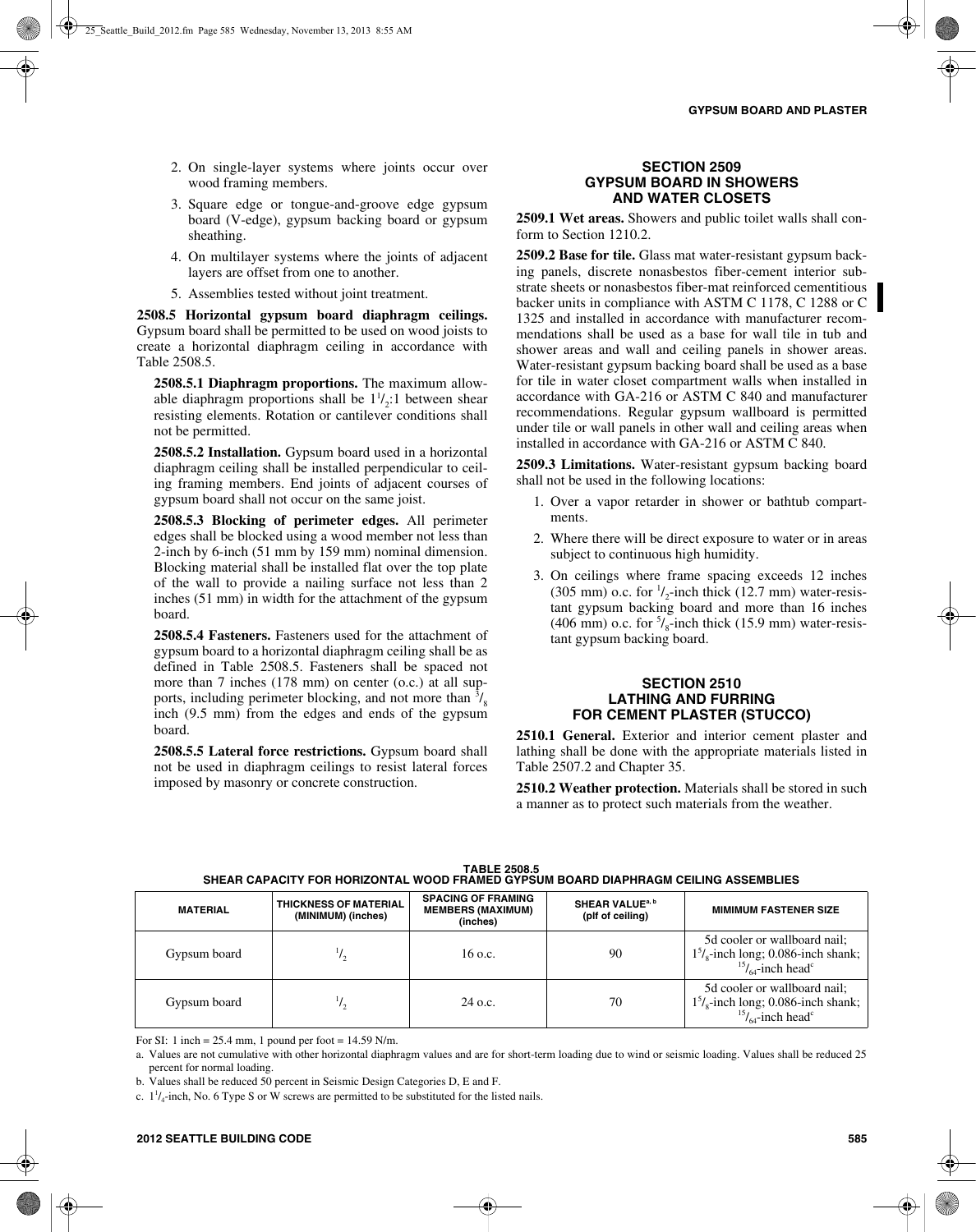**2510.3 Installation.** Installation of these materials shall be in compliance with ASTM C 926 and ASTM C 1063.

**2510.4 Corrosion resistance.** Metal lath and lath attachments shall be of corrosion-resistant material.

**2510.5 Backing.** Backing or a lath shall provide sufficient rigidity to permit plaster applications.

**2510.5.1 Support of lath.** Where lath on vertical surfaces extends between rafters or other similar projecting members, solid backing shall be installed to provide support for lath and attachments.

#### **2510.5.2 Use of gypsum backing board.**

**2510.5.2.1 Use of gypsum board as a backing board.** Gypsum lath or gypsum wallboard shall not be used as a backing for cement plaster.

**Exception:** Gypsum lath or gypsum wallboard is permitted, with a *water-resistive barrier*, as a backing for self-furred metal lath or self-furred wire fabric lath and cement plaster where either of the following conditions occur:

- 1. On horizontal supports of ceilings or roof soffits.
- 2. On interior walls.

**2510.5.2.2 Use of gypsum sheathing backing.** Gypsum sheathing is permitted as a backing for metal or wire fabric lath and cement plaster on walls. A *waterresistive barrier* shall be provided in accordance with Section 2510.6.

**2510.5.3 Backing not required.** Wire backing is not required under expanded metal lath or paperbacked wire fabric lath.

**2510.6 Water-resistive barriers.** *Water-resistive barrier*s shall be installed as required in Section 1404.2 and, where applied over wood-based sheathing, shall include a waterresistive vapor-permeable barrier with a performance at least equivalent to two layers of Grade D paper. The individual layers shall be installed independently such that each layer provides a separate continuous plane and any flashing (installed in accordance with Section 1405.4) intended to drain to the water-resistive barrier is directed between the layers.

**Exception:** Where the *water-resistive barrier* that is applied over wood-based sheathing has a water resistance equal to or greater than that of 60-minute Grade D paper and is separated from the stucco by an intervening, substantially nonwater-absorbing layer or drainage space.

**2510.7 Preparation of masonry and concrete.** Surfaces shall be clean, free from efflorescence, sufficiently damp and rough for proper bond. If the surface is insufficiently rough, *approved* bonding agents or a Portland cement dash bond coat mixed in proportions of not more than two parts volume of sand to one part volume of Portland cement or plastic cement shall be applied. The dash bond coat shall be left undisturbed and shall be moist cured not less than 24 hours.

**2511.1 General.** Plastering gypsum plaster or cement plaster shall not be less than three coats where applied over metal lath or wire fabric lath and not less than two coats where applied over other bases permitted by this chapter.

**Exception:** Gypsum veneer plaster and cement plaster specifically designed and *approved* for one-coat applications.

**2511.1.1 Installation.** Installation of lathing and plaster materials shall conform with Table 2511.1.1 and Section 2507.

**TABLE 2511.1.1 INSTALLATION OF PLASTER CONSTRUCTION**

| <b>MATERIAL</b>                                  | <b>STANDARD</b>    |
|--------------------------------------------------|--------------------|
| Cement plaster                                   | ASTM C 926         |
| Gypsum plaster                                   | ASTM C 842         |
| Gypsum veneer plaster                            | ASTM C 843         |
| Interior lathing and furring<br>(gypsum plaster) | ASTM C 841         |
| Lathing and furring (cement plaster)             | <b>ASTM C 1063</b> |
| Steel framing                                    | ASTM C 754; C 1007 |

**2511.2 Limitations.** Plaster shall not be applied directly to fiber insulation board. Cement plaster shall not be applied directly to gypsum lath or gypsum plaster except as specified in Sections 2510.5.1 and 2510.5.2.

**2511.3 Grounds.** Where installed, grounds shall ensure the minimum thickness of plaster as set forth in ASTM C 842 and ASTM C 926. Plaster thickness shall be measured from the face of lath and other bases.

**2511.4 Interior masonry or concrete.** Condition of surfaces shall be as specified in Section 2510.7. *Approved* specially prepared gypsum plaster designed for application to concrete surfaces or *approved* acoustical plaster is permitted. The total thickness of base coat plaster applied to concrete ceilings shall be as set forth in ASTM C 842 or ASTM C 926. Should ceiling surfaces require more than the maximum thickness permitted in ASTM C 842 or ASTM C 926, metal lath or wire fabric lath shall be installed on such surfaces before plastering.

**2511.5 Wet areas.** Showers and public toilet walls shall conform to Sections 1210.2 and 1210.3. When wood frame walls and partitions are covered on the interior with cement plaster or tile of similar material and are subject to water splash, the framing shall be protected with an *approved* moisture barrier.

# **SECTION 2512 EXTERIOR PLASTER**

**2512.1 General.** Plastering with cement plaster shall be not less than three coats when applied over metal lath or wire fabric lath or gypsum board backing as specified in Section 2510.5 and shall be not less than two coats when applied over masonry or concrete. If the plaster surface is to be completely covered by veneer or other facing material, or is completely concealed by another wall, plaster application need only be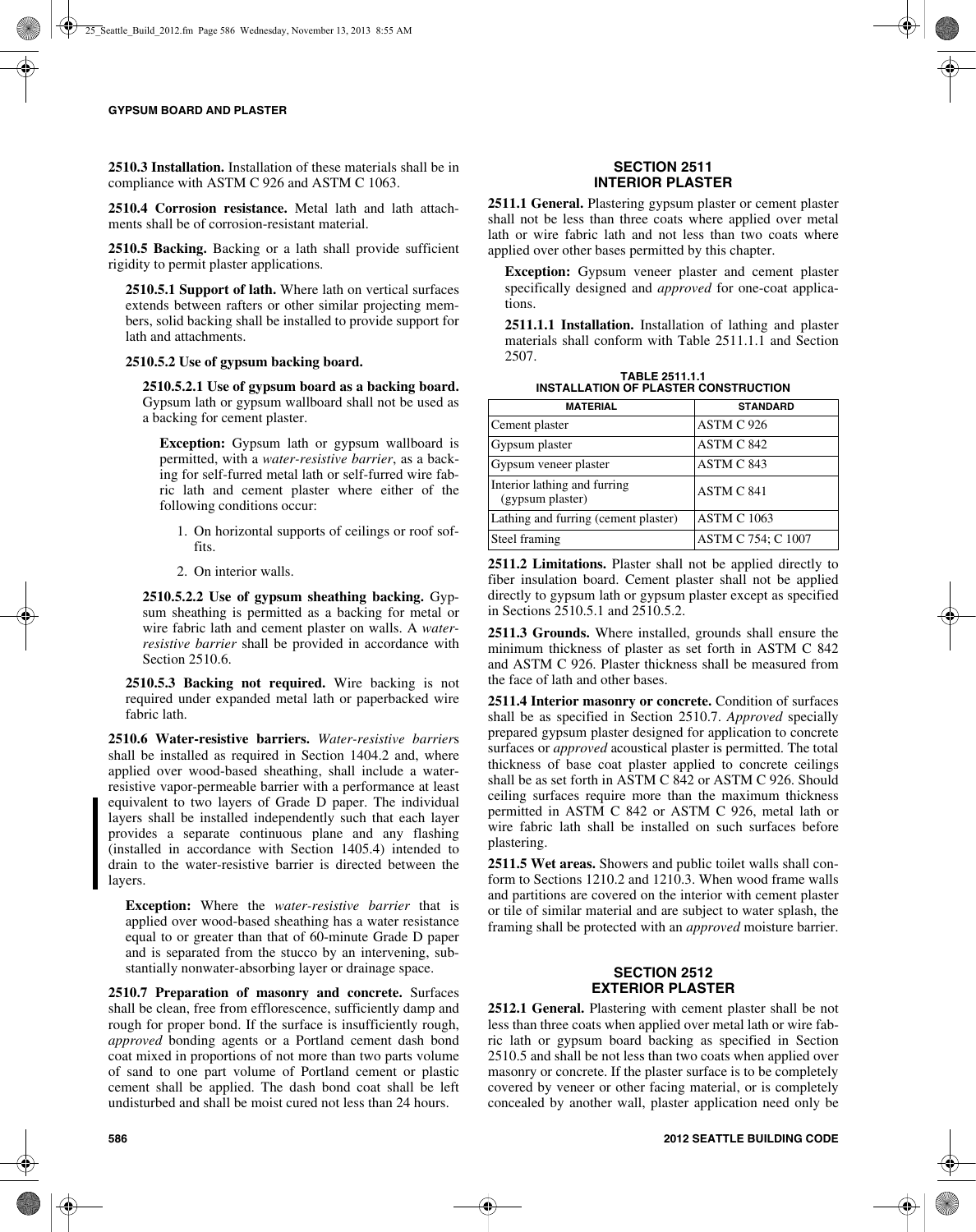two coats, provided the total thickness is as set forth in ASTM C 926.

**2512.1.1 On-grade floor slab.** On wood framed or steel stud construction with an on-grade concrete floor slab system, exterior plaster shall be applied in such a manner as to cover, but not to extend below, the lath and paper. The application of lath, paper and flashing or drip screeds shall comply with ASTM C 1063.

**2512.1.2 Weep screeds.** A minimum 0.019-inch (0.48 mm) (No. 26 galvanized sheet gage), corrosion-resistant weep screed with a minimum vertical attachment flange of  $3^{1}/_{2}$  inches (89 mm) shall be provided at or below the foundation plate line on exterior stud walls in accordance with ASTM C 926. The weep screed shall be placed a minimum of 4 inches (102 mm) above the earth or 2 inches (51 mm) above paved areas and be of a type that will allow trapped water to drain to the exterior of the building. The *water-resistive barrier* shall lap the attachment flange. The exterior lath shall cover and terminate on the attachment flange of the weep screed.

**2512.2 Plasticity agents.** Only *approved* plasticity agents and *approved* amounts thereof shall be added to Portland cement or blended cements. When plastic cement or masonry cement is used, no additional lime or plasticizers shall be added. Hydrated lime or the equivalent amount of lime putty used as a plasticizer is permitted to be added to cement plaster or cement and lime plaster in an amount not to exceed that set forth in ASTM C 926.

**2512.3 Limitations.** Gypsum plaster shall not be used on exterior surfaces.

**2512.4 Cement plaster.** Plaster coats shall be protected from freezing for a period of not less than 24 hours after set has occurred. Plaster shall be applied when the ambient temperature is higher than  $40^{\circ}F(4^{\circ}C)$ , unless provisions are made to keep cement plaster work above 40°F (4°C) during application and 48 hours thereafter.

**2512.5 Second-coat application.** The second coat shall be brought out to proper thickness, rodded and floated sufficiently rough to provide adequate bond for the finish coat. The second coat shall have no variation greater than  $\frac{1}{4}$  inch (6.4 mm) in any direction under a 5-foot (1524 mm) straight edge.

**2512.6 Curing and interval.** First and second coats of cement plaster shall be applied and moist cured as set forth in ASTM C 926 and Table 2512.6.

**2512.7 Application to solid backings.** Where applied over gypsum backing as specified in Section 2510.5 or directly to unit masonry surfaces, the second coat is permitted to be applied as soon as the first coat has attained sufficient hardness.

| <b>COAT</b> | <b>MINIMUM PERIOD</b><br><b>MOIST CURING</b> | <b>MINIMUM INTERVAL</b><br><b>BETWEEN COATS</b> |
|-------------|----------------------------------------------|-------------------------------------------------|
| First       | 48 hours <sup>a</sup>                        | 48 hours <sup>b</sup>                           |
| Second      | 48 hours                                     | $7 \text{ days}$ <sup>c</sup>                   |
| Finish      |                                              | Note c                                          |

a. The first two coats shall be as required for the first coats of exterior plaster, except that the moist-curing time period between the first and second coats shall not be less than 24 hours. Moist curing shall not be required where job and weather conditions are favorable to the retention of moisture in the cement plaster for the required time period.

b. Twenty-four-hour minimum interval between coats of interior cement plaster. For alternative method of application, see Section 2512.8.

c. Finish coat plaster is permitted to be applied to interior cement plaster base coats after a 48-hour period.

**2512.8 Alternate method of application.** The second coat is permitted to be applied as soon as the first coat has attained sufficient rigidity to receive the second coat.

**2512.8.1 Admixtures.** When using this method of application, calcium aluminate cement up to 15 percent of the weight of the Portland cement is permitted to be added to the mix.

**2512.8.2 Curing.** Curing of the first coat is permitted to be omitted and the second coat shall be cured as set forth in ASTM C 926 and Table 2512.6.

**2512.9 Finish coats.** Cement plaster finish coats shall be applied over base coats that have been in place for the time periods set forth in ASTM C 926. The third or finish coat shall be applied with sufficient material and pressure to bond and to cover the brown coat and shall be of sufficient thickness to conceal the brown coat.

## **SECTION 2513 EXPOSED AGGREGATE PLASTER**

**2513.1 General.** Exposed natural or integrally colored aggregate is permitted to be partially embedded in a natural or colored bedding coat of cement plaster or gypsum plaster, subject to the provisions of this section.

**2513.2 Aggregate.** The aggregate shall be applied manually or mechanically and shall consist of marble chips, pebbles or similar durable, moderately hard (three or more on the Mohs hardness scale), nonreactive materials.

**2513.3 Bedding coat proportions.** The bedding coat for interior or exterior surfaces shall be composed of one part Portland cement and one part Type S lime; or one part blended cement and one part Type S lime; or masonry cement; or plastic cement, and a maximum of three parts of graded white or natural sand by volume. The bedding coat for interior surfaces shall be composed of 100 pounds (45.4 kg) of neat gypsum plaster and a maximum of 200 pounds (90.8 kg) of graded white sand. A factory-prepared bedding coat for interior or exterior use is permitted. The bedding coat for exterior surfaces shall have a minimum compressive strength of 1,000 pounds per square inch (psi) (6895 kPa).

**2513.4 Application.** The bedding coat is permitted to be applied directly over the first (scratch) coat of plaster, pro-